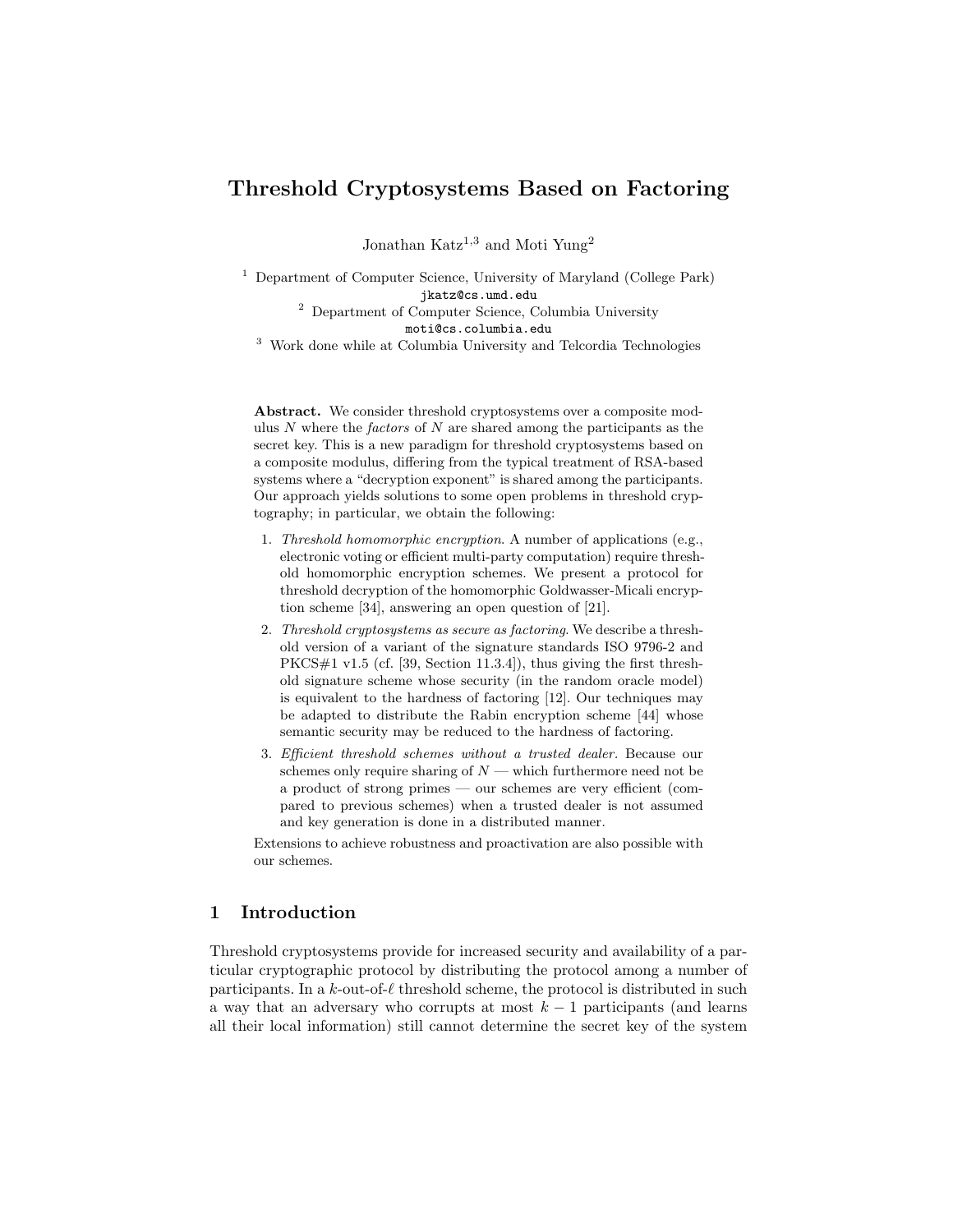or break the underlying cryptographic protocol. On the other hand, increased availability is achieved by ensuring that only k participants are needed in order to carry out the computation and deliver the result. Going further, systems can be designed in a robust manner, such that even a malicious adversary who causes up to  $k - 1$  ( $k \leq \ell/2$ ) players to deviate arbitrarily from the protocol cannot prevent the correct output from being computed. Threshold schemes can also be proactivized to withstand the compromise of even all participants over the lifetime of the protocol, as long as only  $k-1$  participants are corrupted during each time period; they may also be extended to handle *adaptive* adversaries who decide whom to corrupt at any point during execution of the protocol.

A long line of research has focused on threshold cryptography, with particular emphasis on threshold signature schemes (in many cases, deriving a threshold decryption scheme from a related signature scheme is easy). The approach was initiated by [17–19], and the first provably secure schemes for RSA- and discretelogarithm-based signature schemes were given in [16, 30, 35]. Subsequent work focused on adding robustness to existing schemes [24, 31, 32] and on threshold decryption schemes with security against chosen-ciphertext attacks [47, 9, 20].

The above protocols are all proven secure with respect to a non-adaptive adversary who must choose which participants to corrupt before protocol execution begins (this is the type of adversary we consider here). Many recent works have dealt with stronger classes of adversaries, including adaptive [2, 7] and proactive [41] adversaries. We refer the reader elsewhere for more comprehensive surveys of the existing literature (e.g., [28, 36]).

The protocols mentioned above assume a dealer who distributes keys to the participants before the protocol begins. The dealer must be minimally trusted not to reveal the secret key and therefore represents a single point of failure for the entire system. Thus, it is often desirable to distribute the key-generation phase among the participants. This was first accomplished for discrete-logarithmbased cryptosystems in [32, 8] (building on [43]), and for RSA-based cryptosystems in [5] (for passive adversaries) and [27] (for active adversaries).

There is still a need to design threshold schemes for many specific cryptosystems (most previous research on threshold cryptography was restricted to RSAand discrete-logarithm-based schemes). First, note that for threshold cryptography to become truly practical, it remains important to improve the efficiency and conceptual simplicity of existing solutions.<sup>1</sup> Furthermore, as pointed out many times previously [29, 21, 14, 37, 13], threshold homomorphic encryption schemes are useful for achieving such goals as electronic voting and efficient multi-party computation. Threshold schemes have been given previously [43, 21, 14] for the El Gamal (which is homomorphic under group multiplication) and Paillier [42] (which is homomorphic under addition) cryptosystems. Yet, for some applications, homomorphism over, e.g.,  $\mathbb{Z}_2$  is required or sufficient [29, 38, 37, 13] and hence other homomorphic schemes may not work or may be "overkill" for the problem at hand. Clearly, additional approaches yielding threshold homomor-

 $1$  This is the motivation for the study of threshold cryptography since, in a theoretical sense, "solutions" already exist using generic multi-party computation [33].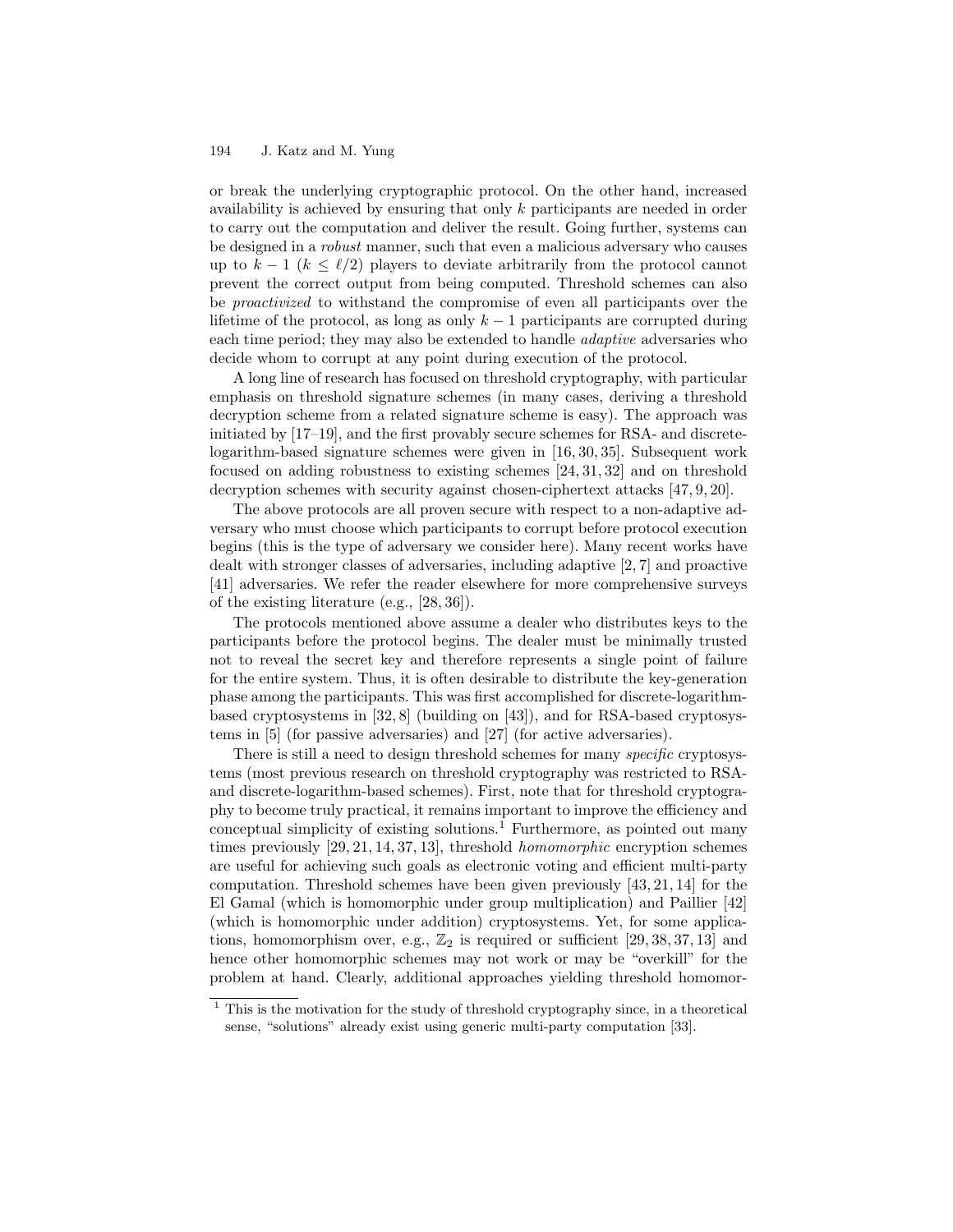phic encryption are needed (and this was left as an explicit open question in  $[21]$ ; see also  $[13]$ ).

#### 1.1 Our Contributions

Threshold homomorphic encryption. We show how to achieve threshold decryption for the Goldwasser-Micali (GM) encryption scheme [34], whose security is based on the hardness of deciding quadratic residuosity. The GM encryption scheme is homomorphic over  $\mathbb{Z}_2$ . As mentioned above, (semantically-secure) threshold homomorphic encryption schemes have many important applications; for example, efficient multi-party computation can be based on any (efficient) scheme of this type [29, 13]. Threshold GM encryption can also be used for distributed tallying in electronic voting [37].

Concurrent with the present work, a variant threshold GM-like cryptosystem has been constructed [13] using an alternate approach. However, this scheme (which builds on [29]) requires the DDH assumption in  $\mathbb{Z}_N^*$ , whereas the security of our construction relies only on the quadratic residuosity assumption. Indeed, eliminating this assumption is left as an open question in [13]. We believe our solution also offers a more efficient and conceptually simpler method. Finally, our scheme has the added advantage of allowing for efficient distributed key generation when a trusted dealer is not assumed; this is not possible in [13] because they require  $N$  to be a product of safe primes.<sup>2</sup>

Threshold cryptosystems based on factoring. We are not aware of any previous constructions of threshold cryptosystems whose security can be reduced to the assumption that factoring is hard. Here, we propose a novel and efficient distributed version of the Rabin-Williams signature scheme [39, Section 11.3.4] (see also [44]), variants of which have been standardized. Security of this scheme has recently been shown [12] to be equivalent to the hardness of factoring in the random oracle model (see also earlier work of [3]). Our techniques may be adapted for other cryptosystems whose security is based on factoring, such as the Rabin encryption scheme [44].

EFFICIENCY IMPROVEMENTS. The protocols we present are all efficient and *prac*tical threshold schemes. When a trusted dealer cannot be assumed (and key generation must therefore be done in a distributed fashion), our threshold schemes are more efficient than previous solutions not requiring a trusted dealer [15, 22]. The threshold schemes presented here may be easily executed in a modular manner following a "streamlined" version of the distributed key-generation protocols of [5, 27]: all information required by the present schemes is in place upon completion of these key-generation protocols, and we do not require that N be a product of safe primes. A "streamlined" version of these protocols may be used because we do not require computation of an inverse over a shared (secret)

 $2$  The recent work of [1] shows how N of this form can be generated efficiently in a distributed fashion; even so, it remains more efficient to generate  $N$  without this added requirement.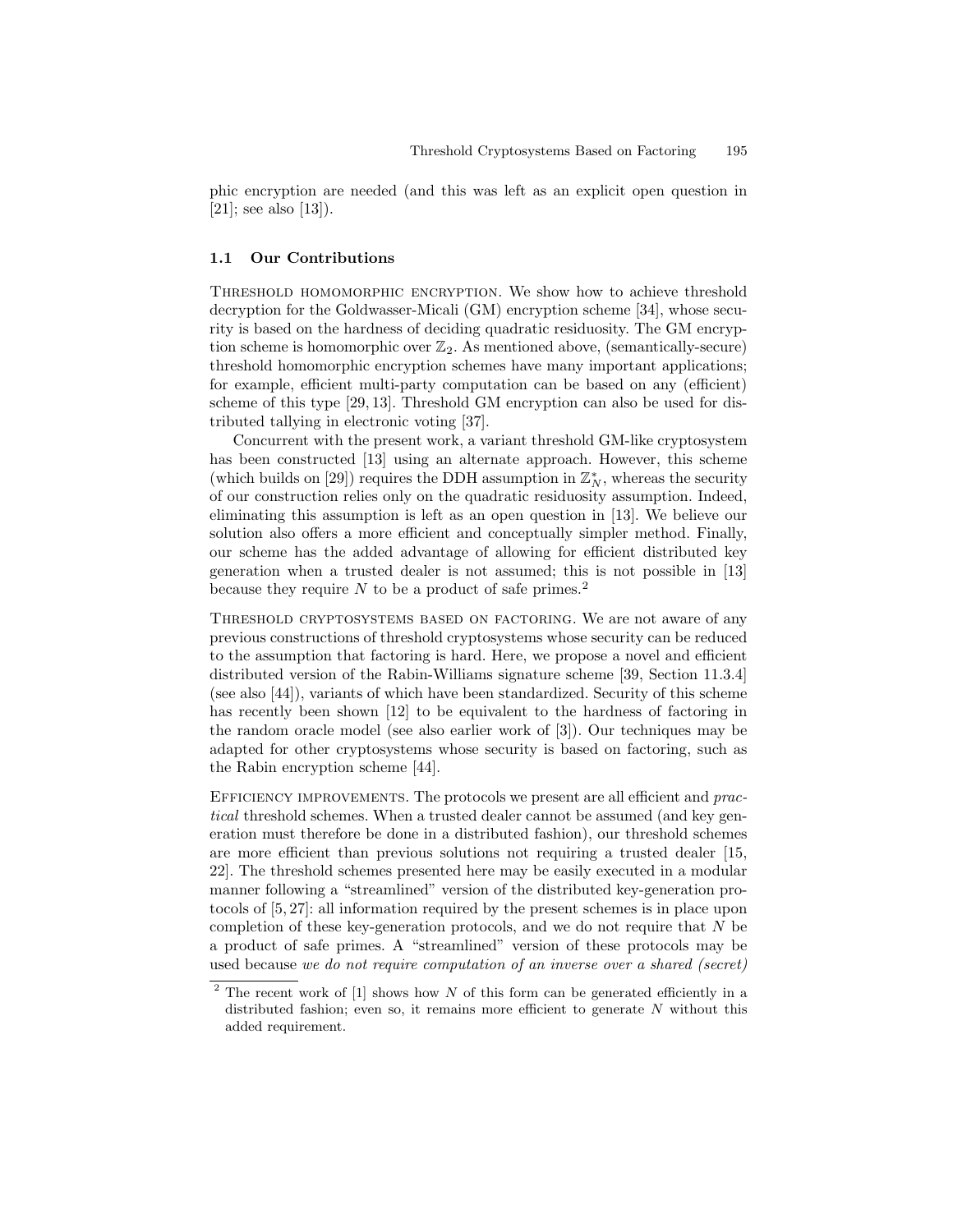modulus (and therefore are done once  $N$  has been generated). We are therefore able to avoid altogether the step whose efficiency is improved by [10].

Finally, we believe the methods outlined in this paper are interesting in their own right; the sharing of the factors of  $N$  alone, without the need to additionally share a "decryption exponent", is a new paradigm for threshold cryptography over composite moduli and may prove useful in the design of future schemes. It is specifically useful whenever the function to be computed can be expressed as a combination of the factors and where the computation of its partial results is enabled by shares of the factors.

# 2 Model and Definitions

#### 2.1 The Model

PARTICIPANTS. The participants are  $\ell$  servers  $\{P_1, \ldots, P_\ell\}$  and a trusted dealer  $D<sup>3</sup>$ . The dealer generates a public key N for the underlying cryptosystem and distributes shares to each of the participants. After the dealing phase, the dealer does not take part in executions of the protocol. Following [30], we assume the participants are connected by a complete network of private channels. In addition, all players have access to an authenticated broadcast channel so that the true sender of a message can always be correctly determined. These assumptions allow us to focus on high-level descriptions of the protocols; however, they may be instantiated using standard cryptographic techniques (in the proactive setting, care needs to be taken; see [41, 35]).

THE ADVERSARY. Our  $k$ -out-of- $\ell$  schemes assume a non-adaptive adversary who may corrupt up to  $k-1$  participants in advance of protocol execution. The adversary has access to all information available to the corrupted players, including their secret keys, messages they receive, and messages broadcast to all players. One may consider two types of adversaries: passive adversaries who follow the protocol faithfully yet monitor all information available to corrupted participants, and active adversaries who may cause participants to deviate arbitrarily from the protocol. We consider both types of adversaries in what follows. In the case of threshold signature schemes, the adversary may submit signing requests to the system at any time; in the case of threshold decryption, we consider both chosen plaintext and chosen ciphertext attacks.

#### 2.2 Security

Formal definitions of security for threshold cryptosystems have appeared elsewhere [31]. We describe, informally, our requirements. First, we want the security of the threshold scheme to be equivalent to the security of the original scheme even when an adversary has corrupted  $k - 1$  servers and obtained all their local

 $3$  We stress that this trusted dealer is not essential to our schemes since a distributed algorithm (adapting [5, 27]) may be run when a dealer is not available.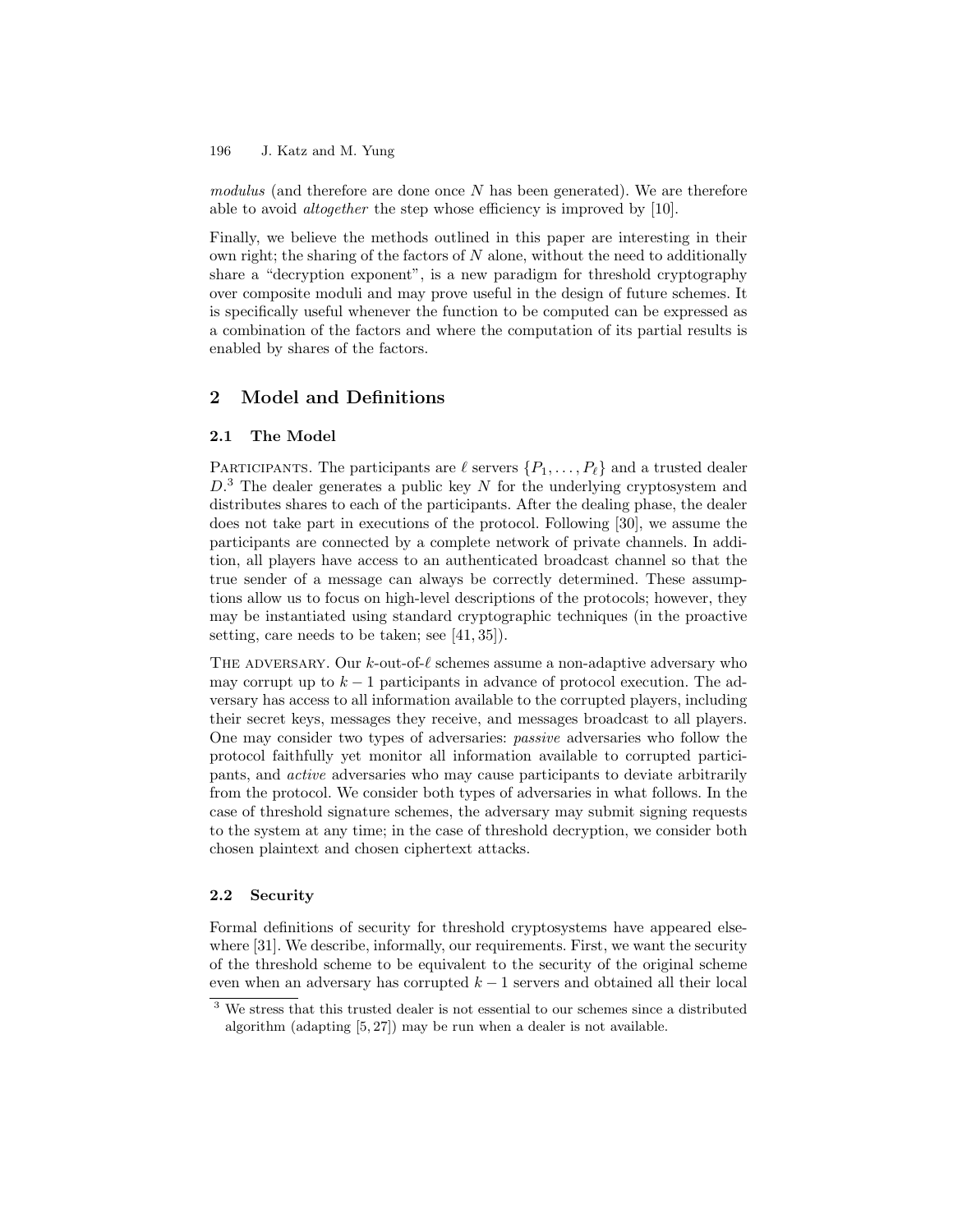information. To prove that this requirement is met, we reduce the security of the threshold scheme to that of the original scheme by showing how an adversary attacking the original scheme can simulate the view of (up to)  $k - 1$  servers in the threshold scheme. Following [31], we call such threshold protocols simulatable. An additional requirement we will consider is robustness: for any active adversary who causes at most  $k - 1$  ( $k \leq \ell/2$ ) participants to deviate arbitrarily from the protocol, the correct result can always be computed by the remaining (uncorrupted) participants.

#### 3 A Threshold Homomorphic Encryption Scheme

We begin by describing how to achieve threshold decryption for the well-known homomorphic encryption scheme of Goldwasser and Micali [34] (henceforth, GM). The GM encryption scheme is as follows: the public key is a composite  $N = pq$ , where p and q are prime and  $p = q = 3 \text{ mod } 4$ . The private key consists of the factorization of N. To encrypt bit  $b \in \{0, 1\}$ , choose a random element  $r \in \mathbb{Z}_N$  and send  $C = (-1)^{b}r^2 \mod N$ . Decryption of ciphertext C proceeds by determining whether  $C$  is a quadratic residue or not. To do this, first calculate the Jacobi symbol  $J = (\frac{C}{N})$ . If  $J \neq 1$ , the ciphertext is ill-formed (i.e., the encryption algorithm was not run honestly, or else the message was corrupted in transmission); therefore, simply output  $\bot$ . If  $J = 1$ , we may decide whether C is a quadratic residue by computing  $b' = C^{(N-p-q+1)/4} \mod N$ ; note that  $b' = \pm 1$  and furthermore C is a quadratic residue iff  $b' = 1$ . The original plaintext can be recovered as  $b = (1 - b')/2$ . This scheme is semantically secure under the quadratic residuosity assumption [34].

#### 3.1 An  $\ell$ -out-of- $\ell$  Protocol

For simplicity and clarity of exposition, we describe in this section a protocol for "basic" threshold GM decryption (cf. Figure 1) which assumes a trusted dealer and is an  $\ell$ -out-of- $\ell$  solution. Thus, all  $\ell$  participants are needed in order to decrypt a ciphertext; on the other hand, it remains infeasible for any adversary who corrupts  $\ell - 1$  or fewer participants to decrypt a given ciphertext. In the following section, we discuss extensions and modifications which allow for the more general  $k$ -out-of- $\ell$  threshold, provide robustness, and enable proactivation of the protocol. Additionally, we discuss how to remove the trusted dealer and perform the initial key generation in a distributed manner.

KEY DISTRIBUTION. The dealer generates primes  $p, q = 3 \text{ mod } 4$  (where  $|p| =$  $|q| = n$ ) and sets  $N = pq$ . The public key is N, and the private key is computed as  $d = (N - p - q + 1)/4$ ; note that d is always an integer. For all i, the dealer chooses integers  $p_i, q_i \in_R (0, 2^{2n})$  such that  $p_i = q_i = 0 \mod 4$ . Finally, the dealer sets  $p_0 = p - \sum_{i=1}^{\ell} p_i$  and  $q_0 = q - \sum_{i=1}^{\ell} q_i$ . The dealer sends  $(p_i, q_i)$  to player i and broadcasts  $(N, p_0, q_0)$ . We note that it would suffice for the dealer to send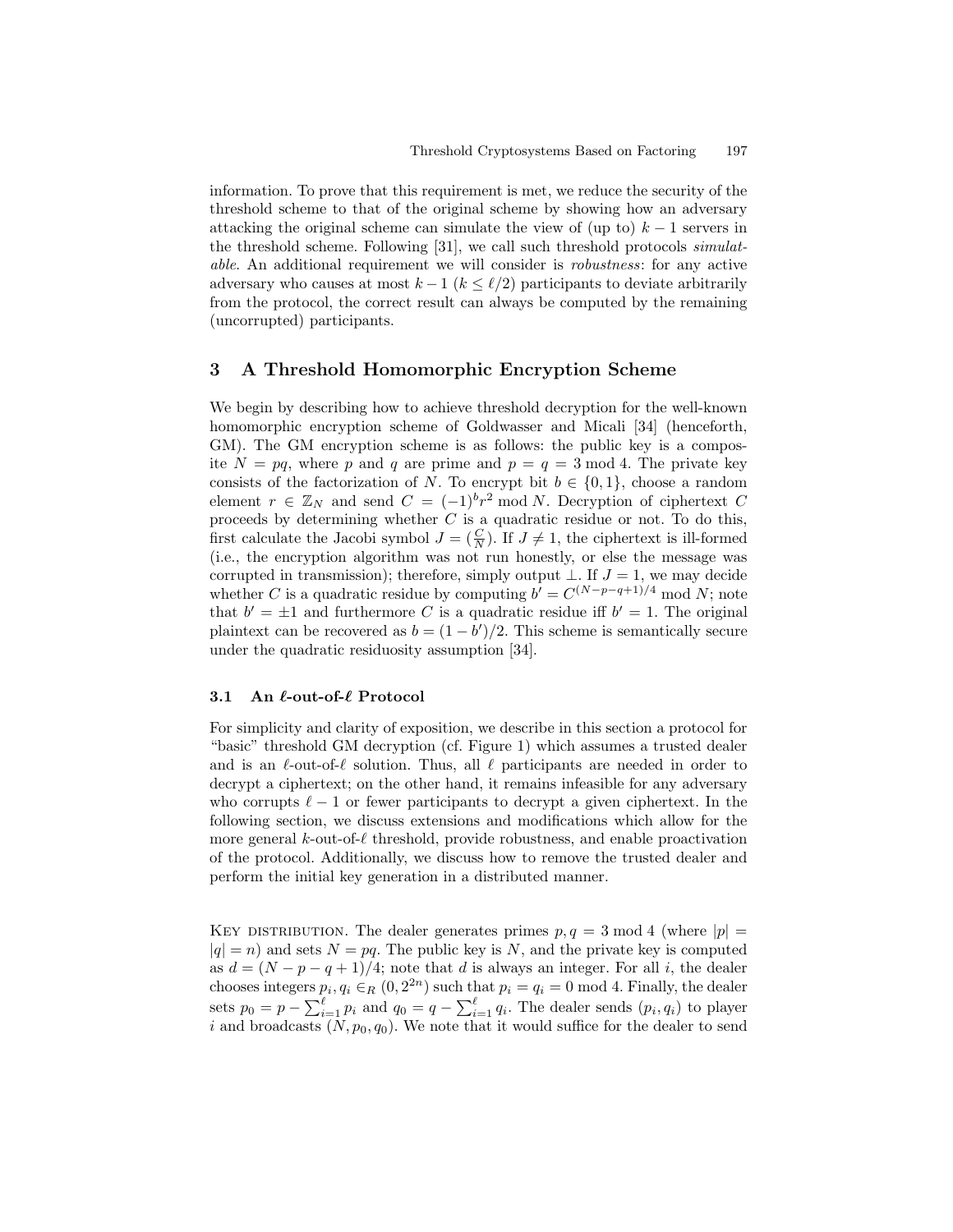Dealing Phase Input: Composite N and primes  $p, q(|p| = |q| = n)$  such that  $N = pq$ with  $p, q = 3 \mod 4$ 1. Choose  $p_1, q_1, \ldots, p_\ell, q_\ell \in_R (0, 2^{2n})$  such that  $p_i = q_i = 0 \mod 4$ , for all i 2. Set  $p_0 = p - \sum_{i=1}^{\ell} p_i$  and  $q_0 = q - \sum_{i=1}^{\ell} q_i$ 3. Send  $(p_i, q_i)$  to player i 4. Broadcast  $(N, p_0, q_0)$ Decryption Phase Input: Ciphertext C 1. All players compute  $J = \left(\frac{C}{N}\right)$  (this computation is done publicly) 2. If  $J \neq 1$ , all players output ⊥ and stop 3. Otherwise  $(J = 1)$ , player i broadcasts  $b_i = C^{(-p_i - q_i)/4} \mod N$ 4. All players publicly compute  $b_0 = C^{(N-p_0-q_0+1)/4} \mod N$ 5. The decrypted bit b is computed as  $b = \left(1 - \prod_{i=0}^{\ell} b_i \mod N\right)/2$ 

Fig. 1.  $\ell$ -out-of- $\ell$  decryption for the GM cryptosystem

 $(p_i+q_i)/4$  to each party — and this is likely what would be done in practice but we prefer the present description for pedagogical reasons.

DECRYPTION. Decryption of a ciphertext  $C$  proceeds as follows: first, the Jacobi symbol  $J = \left(\frac{C}{N}\right)$  is computed; this can be computed in polynomial time even without knowledge of the factorization of N. If  $J \neq 1$ , all players simply output ⊥. Otherwise, player *i* outputs  $b_i = C^{(-p_i - q_i)/4} \mod N$  (note that, by design, the exponent is an integer and hence  $b_i$  can be efficiently computed). Players publicly compute  $b_0 = C^{(N-p_0-q_0+1)/4} \mod N$  (again, by design, the exponent is an integer). Deciding whether  $C$  is a quadratic residue may be done by computing  $b' = \prod_{i=0}^{\ell} b_i \mod N$ . The decrypted bit is simply  $b = \frac{1-b'}{2}$ .

**Theorem 1.** The protocol of Figure 1 is simulatable for any adversary who passively eavesdrops on at most  $\ell-1$  parties. This implies the semantic security of the encryption scheme for such an adversary, assuming the hardness of deciding quadratic residuosity.

The proof is similar to the more involved proof of security for the Rabin-Williams signature scheme given below (cf. Theorem 4), and is therefore omitted.

#### 3.2 Extensions

REDUCING THE THRESHOLD. It is a severe limitation to require  $\ell$  active servers in order to decrypt. More preferable is a k-out-of- $\ell$  solution in which only k servers are required for decryption. A number of techniques exist for accomplishing this using the above protocol as a starting point; we sketch two such solutions here (but see [4] for another approach).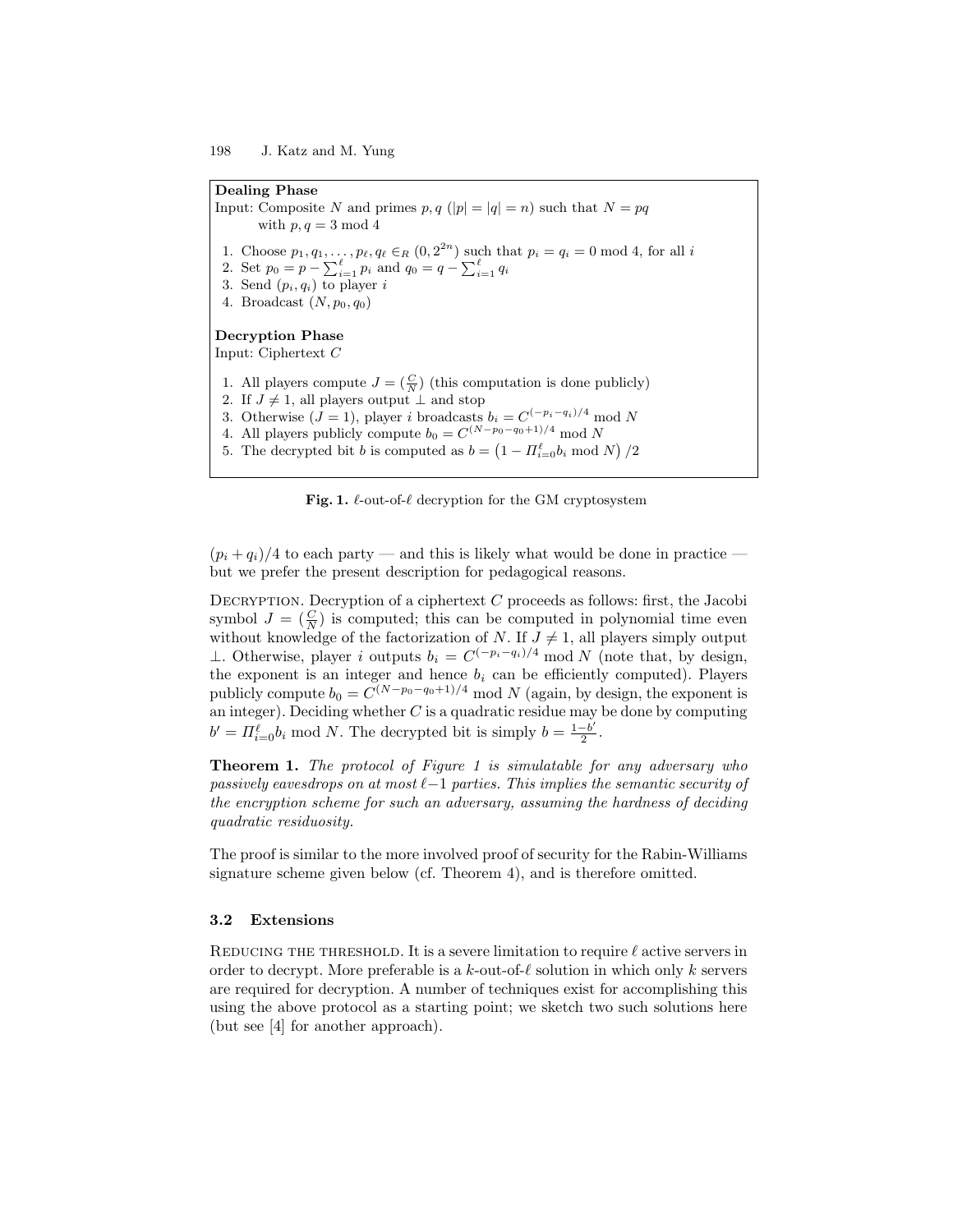One approach is to adapt the suggestions of Rabin [45] to our setting. First, the dealer fixes a prime  $P > 2^{2n}$  which is broadcast to all participants. Then, for each  $p_i$  (and also  $q_i$ ), the dealer chooses a random  $(k-1)$ -degree polynomial  $f_i(\cdot)$  over the field  $\mathbb{Z}_P$  such that  $f_i(0) = p_i$ . To player j, the dealer sends  $f_i(j)$ for  $1 \leq i \leq \ell$ . This achieves a k-out-of- $\ell$  secret sharing of the  $\{p_i\}$  (and also the  ${q_i}$ ). Decryption proceeds as before, with each player i broadcasting its share  $b_i$ . In addition, players prove correctness of their shares using one of the robustness techniques described below. If player i cannot prove correctness of his share (or, more generally, if player  $i$  fails to participate), the remaining players can publicly reconstruct  $(p_i, q_i)$  using the shares they have been given. The correct share  $b_i$ may then be computed publicly and included in the calculation of b. We note that, in case a trusted dealer is not available, each player may itself deal shares of  $(p_i, q_i)$  to the other players. If robustness is desired for this step, verifiable secret sharing (VSS) may be used. Details appear in [45].

A problem with this approach is that it may unfairly penalize servers which are temporarily off-line or otherwise unable to participate in an execution of the protocol. If this happens, this player's share is publicly reconstructed and hence available to an adversary eavesdropping on the protocol. Note that it may be much easier for an adversary to disconnect or prevent communication from a player than to corrupt a player (even passively). By "disconnecting" users oneby-one — possibly in parallel — an adversary may be able to obtain the secret key of the system.<sup>4</sup>

An alternative is to use ideas motivated by the protocols of Frankel, et al. [26]. Let  $L = \ell!$ . Instead of the  $\ell$ -out-of- $\ell$  additive sharing illustrated in Figure 1, the dealer now performs  $k$ -out-of- $\ell$  polynomial sharing as follows: The dealer chooses  $s^*$  ∈<sub>R</sub> (0, 2<sup>2n</sup>) subject to  $s^* = 0$  mod 4, and additionally chooses a  $(k-1)$ degree polynomial  $f$  over the integers — with coefficients chosen uniformly from  $\{0, 4L, \ldots, L^3 2^{3n} k\}$  — such that  $f(0) = L^2 s^*$ . The dealer distributes  $s_i \stackrel{\text{def}}{=} f(i)$ to player *i*. Finally, the dealer broadcasts the value  $p + q - L^2 s^*$ . To decrypt, the players first choose a random subset  $\Lambda$  consisting of  $k$  players. Each player in  $\Lambda$  computes the appropriate Lagrange interpolation coefficient  $z_{i,\Lambda}$  and sets his (temporary) share to  $\hat{s}_i = z_{i,A} \cdot s_i$ . Note that, due to the careful choice of the polynomial f, the  $\{\hat{s}_i\}$  may be computed over the integers and furthermore  $\hat{s}_i = 0 \mod 4$  for all i. The  $\{\hat{s}_i\}_{i \in \Lambda}$  thus constitute a k-out-of-k additive sharing of  $L^2s^*$ , and may be used to decrypt as in Figure 1. Techniques to achieve robustness for the above approach are given in [26].

Theorem 2. The protocol of Figure 1 modified using either of the approaches described above gives a k-out-of- $\ell$  protocol which is simulatable for any adversary who passively eavesdrops on at most  $k - 1$  parties.

(Informal Idea of the) Proof The approach of Rabin [45] may be viewed as a "generic" approach which converts any  $\ell$ -out-of- $\ell$  scheme to a k-out-of- $\ell$ scheme. The approach of Frankel, et al. [26] must be more carefully modified for

<sup>4</sup> This was pointed out to us by an anonymous referee.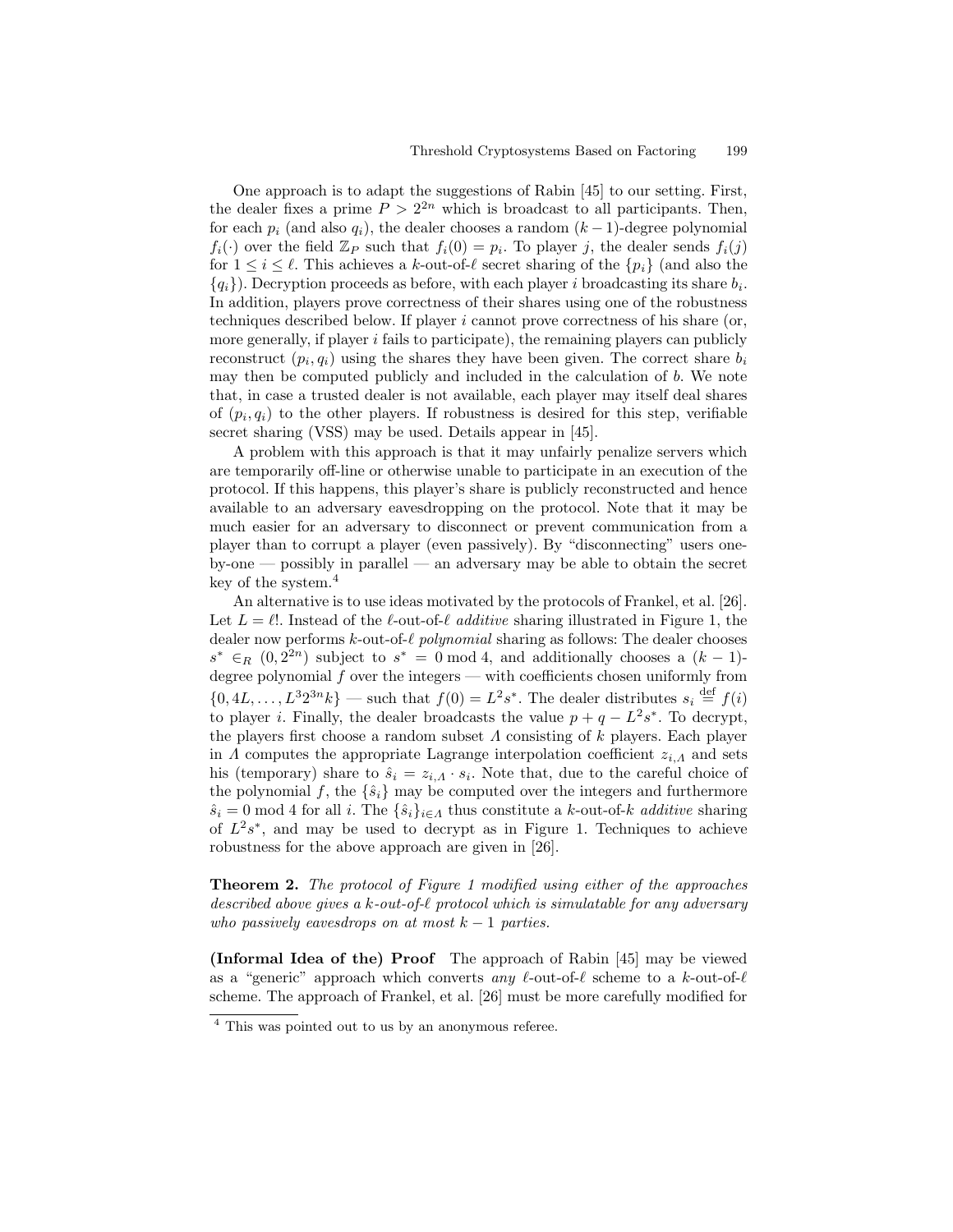the cryptosystem at hand; for the modification sketched above, however, a proof follows easily using their techniques.

Robustness. We may distinguish two methods for adding robustness to the above protocol: methods which work for arbitrary  $N$ , and methods which work only when  $N$  is a product of strong primes<sup>5</sup>. Methods specialized for the latter case can be more efficient; on the other hand, when distributed key generation is required, methods which work for arbitrary  $N$  may be preferred because distributed generation of  $N$  a product of safe primes  $[1]$  is less efficient.

Gennaro, et al. [31] give two methods for verifying correctness of the partial outputs  $b_i$  when N is a product of strong primes. One method, which is noninteractive, requires the dealer to distribute verification information to all players during the dealing phase; namely,  $V_{i,j}$  is sent to player i to enable his verification of player j. When executing the protocol, player i outputs  $b_i$  and also  $b_{i,j}$  for all j; player j verifies the correctness of  $b_i$  using  $V_{j,i}$  and  $b_{i,j}$ . This requires  $O(\ell^2)$ memory for each player, and also increases the communication of the protocol (per player) to  $O(\ell^2)$ .

A second approach of [31] requires the dealer to choose a random element (of high order)  $g \in \mathbb{Z}_N^*$  and broadcast g along with *witnesses*  $w_i = g^{(-p_i - q_i)/4} \mod$ N, for all i. After player i broadcasts  $b_i$ , he engages in an (interactive) zeroknowledge proof with all other players in which he proves that  $\log_g w_i = \log_C b_i$ . Unfortunately, this approach seems to require interaction even in the random oracle model. More recently, Shoup [46] (based on earlier work of [11]) describes a non-interactive, zero-knowledge proof (in the random oracle model) for equality of discrete logarithms. Here, players work in the subgroup of quadratic residues  $Q_N \subset \mathbb{Z}_N^*$ : the dealer chooses  $g \in Q_N$  and player i now proves that  $\log_g w_i =$  $log_{C_2} b_i^2$  (squaring is necessary to ensure that values are in  $Q_N$ ).

The above approaches suffice for  $N$  a product of strong primes. For general  $N$ , however, we must use other techniques to achieve robustness.<sup>6</sup> One possibility is to use the cryptographic program-checking method of [24], which requires interaction between each pair of parties (this interaction can be reduced to only two rounds using a random oracle). Another approach extends the witness-based approach above. Using a random oracle, players may, as above, give an efficient, non-interactive, zero-knowledge proof [11] that  $\log_g w_i = \log_C b_i$ . A difficulty here is that soundness is only guaranteed if  $g$  is of high order; however, as shown in [27], a set (of super-logarithmic size) of random elements of  $\mathbb{Z}_N^*$  generates a large-order subgroup of  $\mathbb{Z}_N^*$  with all but negligible probability. Soundness can thus be guaranteed by fixing such a set as part of the dealing phase and having players give a non-interactive proof with respect to each element in this set. Fouque and Stern [22] suggest another method for achieving robustness; they require  $N$  of a special form but show how such  $N$  can be generated efficiently in a distributed manner.

<sup>&</sup>lt;sup>5</sup> That is,  $N = pq$  with  $p = 2p' + 1$  and  $q = 2q' + 1$ , where  $p, q, p', q'$  are all prime.

 $6$  Although we still refer to a dealer, the techniques described here can be implemented easily following the (robust) distributed key-generation protocol of [27].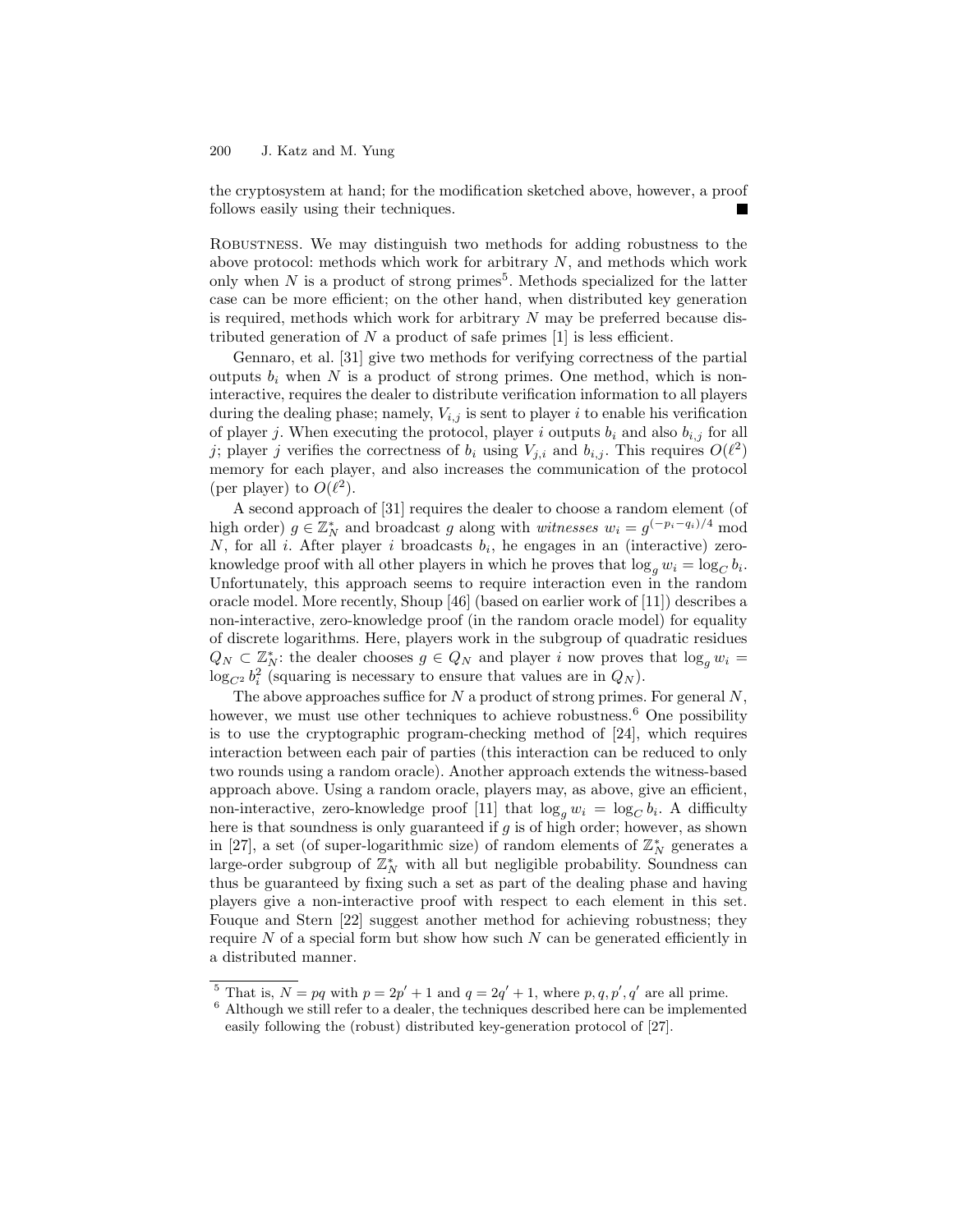The above approaches to proving correctness of exponentiation modulo N allow proofs of correctness for the partial shares  $b_i$  broadcast by each player in the protocol. Theorems 1 and 2, together with the results cited above, thus yield the following theorem:

Theorem 3. The protocol of Figure 1 augmented with any of the robustness techniques described above (appropriate for the modulus  $N$ ) and any of the approaches for achieving a k-out-of- $\ell$  (k  $\leq \ell/2$ ) threshold (as described in Theorem 2) results in a robust protocol which is simulatable for any adversary who actively controls at most  $k-1$  parties.

REMOVING THE TRUSTED DEALER. The efficiency improvement of the current protocol is most evident when a trusted dealer is not assumed, and the public modulus must be generated in a distributed fashion. In this case, our scheme has two advantages: (1) moduli of a special form (i.e., N a product of strong primes) are not required, in contrast with some recent solutions (e.g., [46]). (Even though a protocol has recently been given  $[1]$  for efficiently generating N of this form in a distributed fashion, this protocol remains less efficient than protocols for more general  $N$  [5, 27].) Furthermore, (2) an expensive step of the distributed key-generation protocol can be skipped entirely. Specifically, computation of an inverse<sup>7</sup> over  $\varphi(N)$  (recall that  $\varphi(N)$  must remain hidden from the players) is not required in our scheme.

The protocol of Figure 1 may be combined modularly with the distributed key-generation protocols of [5, 27]. Following execution of these key-generation protocols, all the players *already* have additive shares  $(p_i, q_i)$  of the factors of N. A small complication is that the protocol requires all players to have  $p_i =$  $q_i = 0 \text{ mod } 4$ . To deal with this, simply have player i choose  $p_i = q_i = 0 \text{ mod } 4$ . Additionally, the "public remainder" may be set to  $(p_0, q_0) = (3, 3)$ . Decryption is then done as before. A similar approach was used in, e.g., [5] where they require  $p = q = 3 \text{ mod } 4$ .

PROACTIVE SECURITY. Proactive security may be added to our protocols using known techniques. For example, if the approach of Rabin  $[45]$  is used to achieve kout-of- $\ell$  threshold, the generic proactivation techniques given there will work here as well. Similarly, if the approach of Frankel, et al. [26] is used, the proactivation techniques given there will also work for the present protocol. Due to space limitations, we refrain from a detailed description of these techniques.

CHOSEN-CIPHERTEXT SECURITY. A generic method for making threshold cryptosystems secure against chosen-ciphertext attack was recently described [20], adapting the method of Naor and Yung [40] for the random oracle model. What is required are two schemes and an honest-verifier ZK proof of knowledge that two encryptions are of the same plaintext. Such a proof system for the GM cryptosystem is presented in Appendix A. Although the protocol given there is interactive, it can be made non-interactive (and reasonably efficient) in the random-oracle model.

<sup>7</sup> This is precisely the step whose efficiency is improved by [10]. Here, we avoid this step altogether!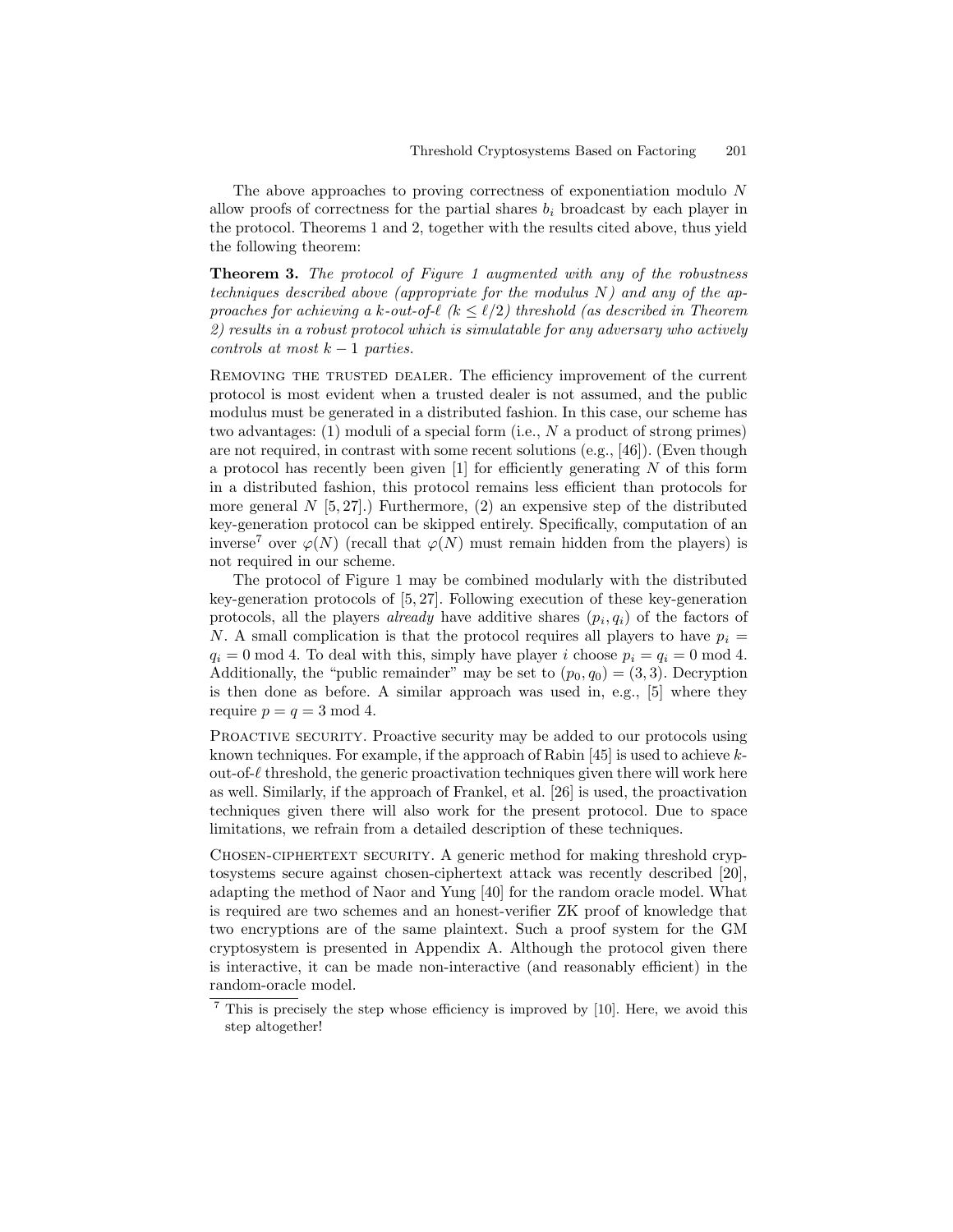## 4 A Threshold Signature Scheme Based on Factoring

Distributing the prime factors of the modulus among the participants offers a new paradigm for the construction of threshold systems over composite moduli. As a further example of the applicability of our technique, we describe a method for distributing the Rabin-Williams signature scheme [44], variants of which have been standardized as ISO 9796-2 and PKCS#1 v1.5. This scheme is particularly interesting since it offers the first threshold signature scheme whose security can be based on the hardness of factoring (in the random oracle model) [12].

#### 4.1 The (Modified) Rabin Signature Scheme

The modified Rabin signature scheme [39, Section 11.3.4] is defined as follows: a public key is generated by choosing two primes  $p, q$  of length n such that  $p = 3 \text{ mod } 8$  and  $q = 7 \text{ mod } 8$ . The public key is set to  $N = pq$  (N of this form are called *Williams integers*). The private key is  $d = (N - p - q + 5)/8$ .

Messages  $m$  to be signed are assumed to be appropriately encoded and the resulting underlying message space is  $\mathcal{M} = \{m : m = 6 \text{ mod } 16\}$  (see [12]). First, the Jacobi symbol  $J = \left(\frac{m}{N}\right)$  is computed. If  $J = 1$ , set  $\tilde{m} = m$ ; if  $J = -1$ , set  $\tilde{m} = m/2$  (note that there is only negligible probability that  $J \neq 1, -1$ ). The signature is computed as  $s = \tilde{m}^d \text{ mod } N$ .

To verify signature s on message m (where  $m = 6 \text{ mod } 16$ ), first compute  $\tilde{m} = s^2 \mod N$ . Then, verify the following:

- If  $\tilde{m} = 6 \mod 8$ , verify whether  $m \stackrel{?}{=} \tilde{m}$
- If  $\tilde{m} = 3 \mod 8$ , verify whether  $m \stackrel{?}{=} 2\tilde{m}$
- If  $\tilde{m} = 7 \mod 8$ , verify whether  $m = N \tilde{m}$
- If  $\tilde{m} = 2 \mod 8$ , verify whether  $m \stackrel{?}{=} 2(N \tilde{m})$

We refer the reader to [39, Section 11.3.4] for a proof of correctness and further discussion.

#### 4.2 An  $\ell$ -out-of- $\ell$  Protocol

As above, we present the  $\ell$ -out-of- $\ell$  solution here for simplicity (cf. Figure 2); extensions as discussed in Section 3.2 are applicable here as well.

KEY DISTRIBUTION. The dealer generates primes p, q (where  $|p| = |q| = n$ ,  $p = 3 \text{ mod } 8$ , and  $q = 7 \text{ mod } 8$ ) and sets  $N = pq$ . The public key of the protocol is N, and the private key (see Section 4.1) is  $d = (N-p-q+5)/8$ . For  $i = 1, \ldots, \ell$ , the dealer then chooses  $p'_i, q'_i \in_R (0, 2^{2n})$  such that  $p_i = q_i = 0 \mod 8$ . The dealer sets  $p_0 = p - \sum_{i=1}^{\ell} p_i$  and  $q_0 = q - \sum_{i=1}^{\ell} p_i$ . Finally, the dealer sends  $(p_i, q_i)$  to player i and broadcasts  $(p_0, q_0)$ .

SIGNATURE GENERATION. We assume the message  $m \in \mathcal{M}$  to be signed is already encoded in some appropriate agreed-upon manner (i.e., as discussed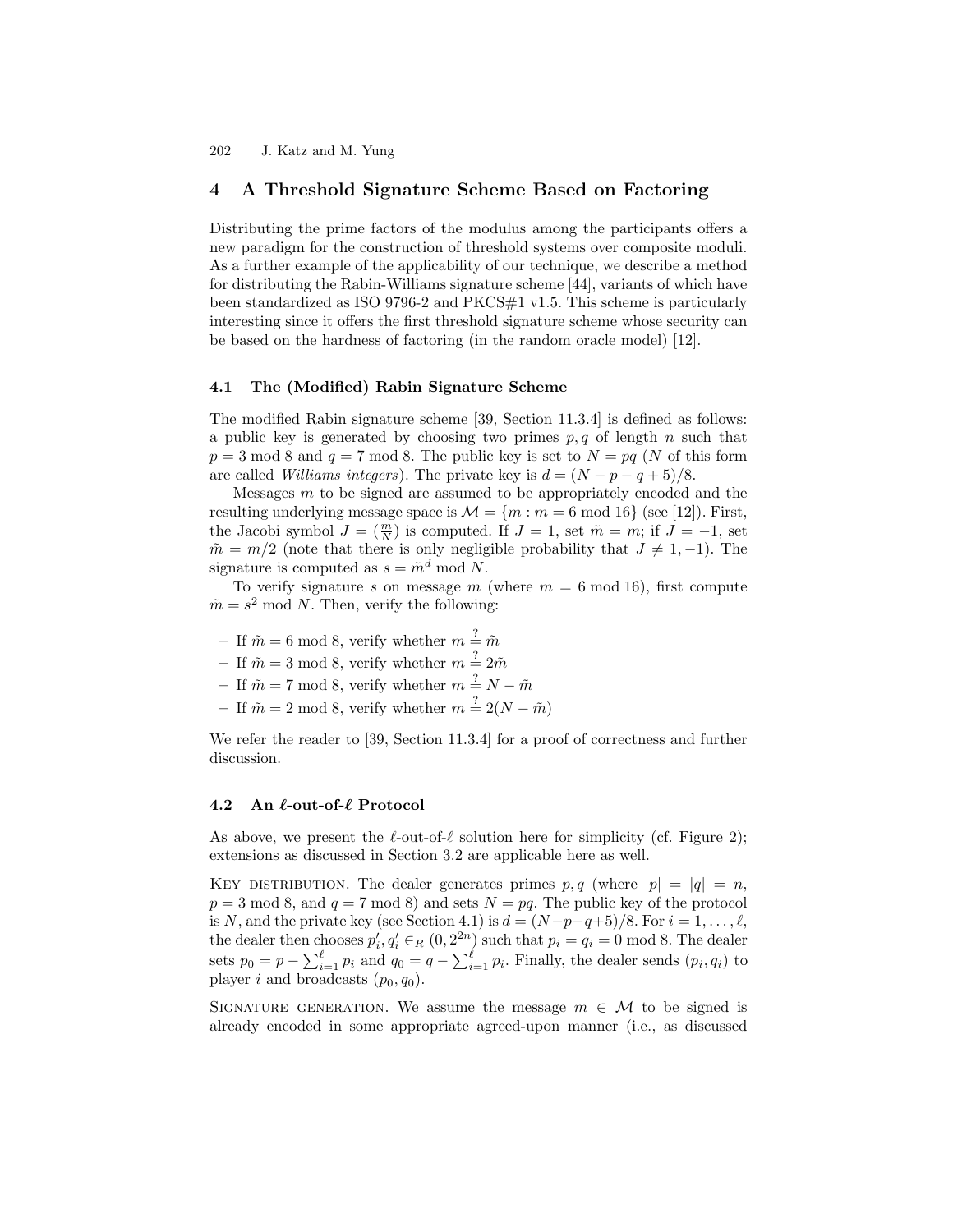# Dealing Phase

Input: Composite N and primes  $p, q(|p| = |q| = n)$  such that  $N = pq$ with  $p = 3 \mod 8$  and  $q = 7 \mod 8$ 1. Choose  $p_1, q_1, \ldots, p_\ell, q_\ell \in_R (0, 2^{2n})$  such that  $p_i = q_i = 0 \mod 8$ , for all i 2. Set  $p_0 = p - \sum_{i=1}^{\ell} p_i$  and  $q_0 = q - \sum_{i=1}^{\ell} q_i$ 3. Send  $(p_i, q_i)$  to player i 4. Broadcast  $(N, p_0, q_0)$ Signature Generation Phase Input: Message  $m = 6 \text{ mod } 16$  (appropriately encoded) 1. Player *i* computes  $J = \left(\frac{m}{N}\right)$  (this computation is done publicly) 2. If  $J = 1$ , set  $\tilde{m} = m$ ; else set  $\tilde{m} = m/2$ 3. Player i broadcasts  $s_i = \tilde{m}^{(-p_i - q_i)/8} \mod N$ 4. All players publicly compute  $s_0 = \tilde{m}^{(N-p_0-q_0+5)/8} \mod N$ 5. The signature s is computed as  $s = \prod_{i=0}^{\ell} s_i \mod N$ 

Fig. 2.  $\ell$ -out-of- $\ell$  signing for the Rabin signature scheme

above). First, the Jacobi symbol  $J = \left(\frac{m}{N}\right)$  is computed publicly (note that the Jacobi symbol can be computed in polynomial time even without knowledge of the factorization of N). If  $J = 1$ , define  $\tilde{m} = m$ ; if  $J = -1$ , define  $\tilde{m} = m/2$ ; this step may be done publicly as well.

The desired signature is  $s = \tilde{m}^d = \tilde{m}^{(N-p-q+5)/8} \mod N$ . Player *i* broadcasts the value  $s_i = \tilde{m}^{(-p_i - q_i)/8} \mod N$  (note that, by design, the exponent is an integer and hence  $s_i$  can be efficiently computed). Players publicly compute  $s_0 = \tilde{m}^{(N-p_0-q_0+5)/8}$  mod N (again, by design, the exponent is an integer). Finally, the signature is computed as  $s = \prod_{i=0}^{\ell} s_i \mod N$ . Verification of the signature is exactly as described in Section 4.1.

**Theorem 4.** The protocol of Figure 2 is simulatable for any adversary who passively eavesdrops on at most  $\ell - 1$  parties. This implies that the signature scheme is existentially unforgeable under chosen message attacks, assuming the hardness of factoring (in the random oracle model).

Proof. A description of a simulator for the dealing phase and the signature generation phase appears in Figure 3. We assume (without loss of generality) that the adversary eavesdrops on players  $1, \ldots, \ell-1$ . Simulatability of the dealing phase is evident from the following:

- The  $\{p_i, q_i\}_{1 \leq i \leq \ell-1}$  have the same distribution as in a real execution of the protocol.
- The distribution on  $(p_0, q_0)$ , conditioned on the values of  $\{p_i, q_i\}_{1 \leq i \leq \ell-1}$ seen by the adversary, is statistically indistinguishable from the distribution on  $(p_0, q_0)$  in a real execution of the protocol. This is because, for any  $p, p^* < 2^{n+1}$ , the distributions  $\{p - p_1\}_{p_1 \in R(0, 2^{2n})}$  and  $\{p^* - p_1\}_{p_1 \in R(0, 2^{2n})}$ are statistically indistinguishable.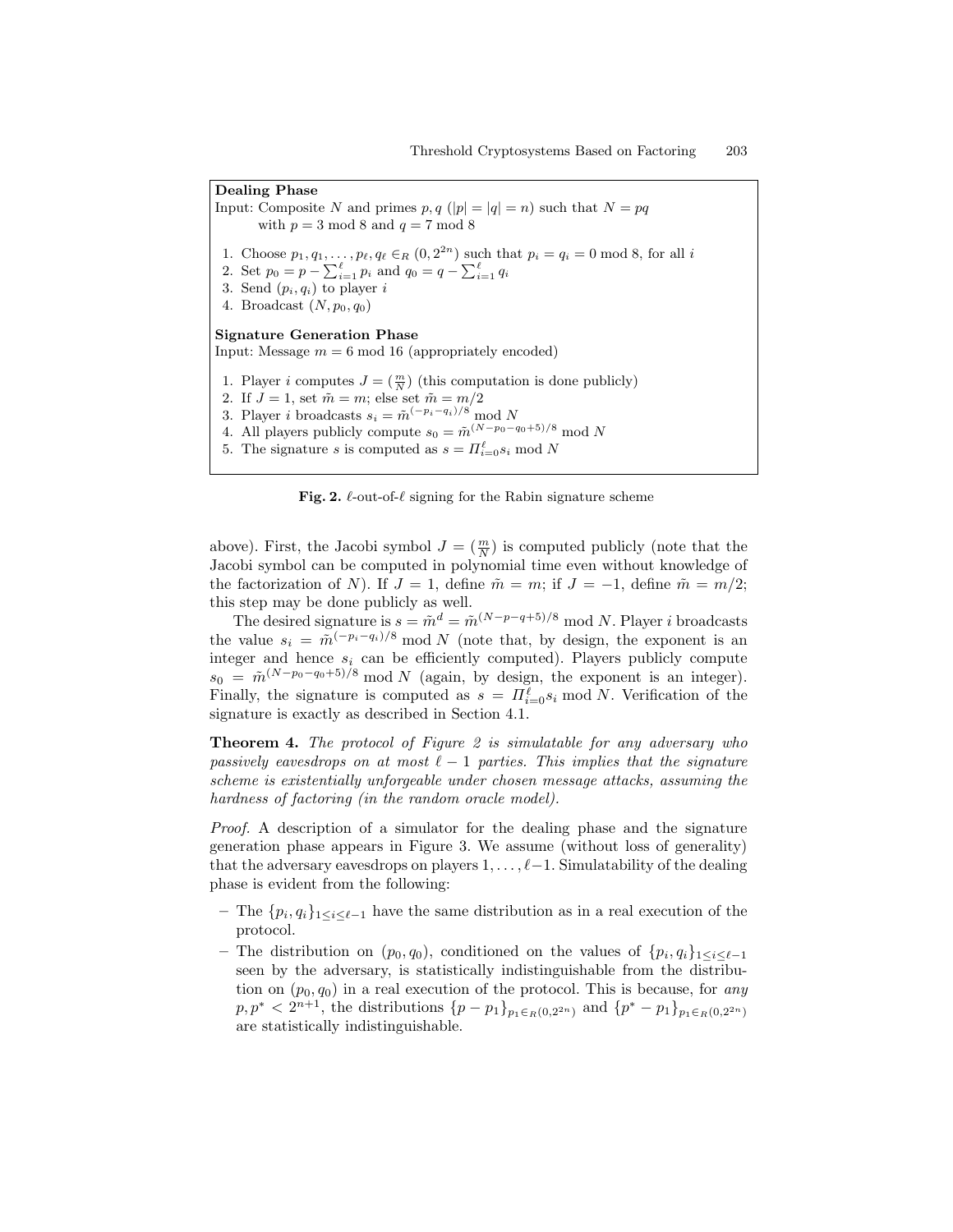Simulation of Dealing Phase Input: Composite N where  $|N| = 2n$ 1. Choose  $p_1, q_1, \ldots, p_\ell, q_\ell \in_R (0, 2^{2n})$  such that  $p_i = q_i = 0 \mod 8$ 2. Choose random  $p^*, q^*$  such that  $|p^*| = |q^*| = n$ ,  $p^* = 3 \mod 8$ , and  $q^* = 7 \mod 8$ 3. Set  $p_0 = p^* - \sum_{i=1}^{\ell} p_i$  and  $q_0 = q^* - \sum_{i=1}^{\ell} q_i$ 4. Send  $(p_i, q_i)$  to player i, for  $1 \leq i \leq \ell - 1$ 5. Broadcast  $(p_0, q_0)$ Simulation of Player  $\ell$  in Signature Generation Phase Input: Message  $m = 6 \text{ mod } 16$  (appropriately encoded); signature s 1. Compute  $J = \left(\frac{m}{N}\right)$ 2. If  $J = 1$ , set  $\tilde{m} = m$ ; else set  $\tilde{m} = m/2$ 3. Compute  $s_i = \tilde{m}^{(-p_i - q_i)/8} \text{ mod } N$ , for  $1 \leq i \leq \ell - 1$ 4. Compute  $s_0 = \tilde{m}^{(N-p_0-q_0+5)/8} \mod N$ 5. Broadcast  $s_{\ell} = s / ( \prod_{i=0}^{\ell-1} s_i ) \mod N$ 

Fig. 3. Simulator for  $\ell$ -out-of- $\ell$  threshold Rabin signature scheme

Simulatability of the signature generation phase (in particular, the value  $s_{\ell}$ ) follows easily from the simulatability of the dealing phase.

Efficient extensions to achieve optimal threshold, robustness, proactivation, and distributed key generation are all possible as outlined in Section 3.2. Also, the above method extends to give threshold decryption of the Rabin encryption scheme [44], whose semantic security may be based on the hardness of factoring.

## References

- 1. J. Algesheimer, J. Camenisch, and V. Shoup. Efficient Computation Modulo a Shared Secret with Application to the Generation of Shared Safe-Prime Products. Crypto 2002.
- 2. D. Beaver and S. Haber. Cryptographic Protocols Provably Secure Against Dynamic Adversaries. Eurocrypt '92.
- 3. M. Bellare and P. Rogaway. The Exact Security of Digital Signatures How to Sign with RSA and Rabin. Eurocrypt '96.
- 4. S.R. Blackburn. Combinatorics and Threshold Cryptography. In Combinatorial Designs and their Applications, F.C. Holroyd, et al., eds., CRC Press, 1999.
- 5. D. Boneh and M. Franklin. Efficient Generation of Shared RSA Keys. Crypto '97.
- 6. C. Boyd. Digital Multisignatures. In H. Baker and F. Piper, eds., Cryptography and Coding, Clarendon Press, 1989.
- 7. R. Canetti, U. Feige, O. Goldreich, and M. Naor. Adaptively Secure Multi-Party Computation. STOC '96.
- 8. R. Canetti, R. Gennaro, S. Jarecki, H. Krawczyk, and T. Rabin. Adaptive Security for Threshold Cryptosystems. Crypto '99.
- 9. R. Canetti and S. Goldwasser. An Efficient Threshold Public-Key Cryptosystem Secure Against Adaptive Chosen Ciphertext Attack. Eurocrypt '99.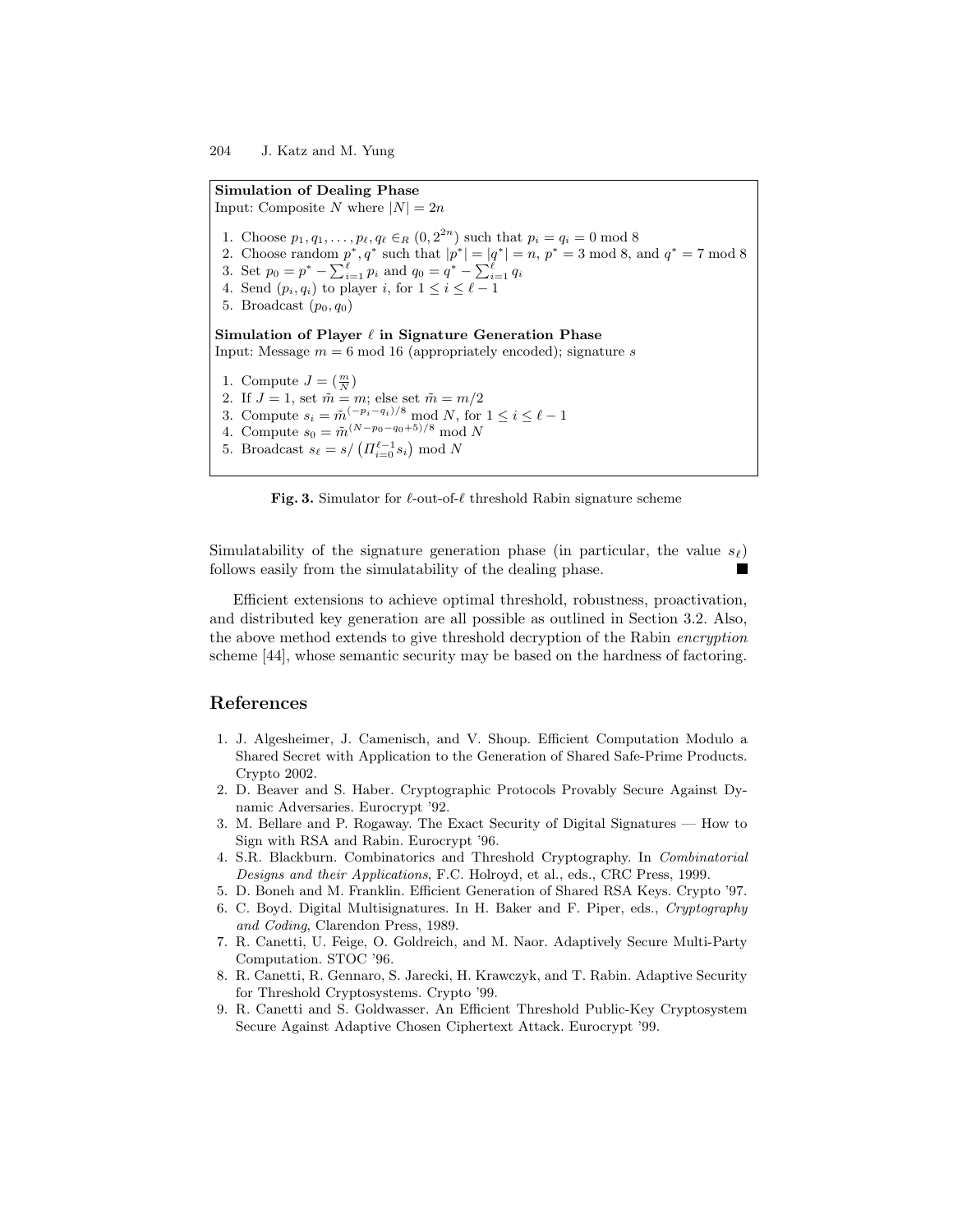- 10. D. Catalano, R. Gennaro, and S. Halevi. Computing Inverses over a Shared Secret Modulus. Eurocrypt 2000.
- 11. D. Chaum and T. Pedersen. Wallet Databases and Observers. Crypto '92.
- 12. J.S. Coron. Security Proof for Partial-Domain Hash Signature Schemes. Crypto 2002.
- 13. R. Cramer, I. Damgård, and J.B. Nielson. Multiparty Computation from Threshold Homomorphic Encryption. Eurocrypt 2001.
- 14. I. Damgård and M. Jurik. A Generalization, a Simplification, and Some Applications of Paillier's Probabilistic Public-Key System. PKC 2001.
- 15. I. Damgård and M. Koprowski. Practical Threshold RSA Signatures without a Trusted Dealer. Eurocrypt 2001.
- 16. A. De Santis, Y. Desmedt, Y. Frankel, and M. Yung. How to Share a Function Securely. STOC '94.
- 17. Y. Desmedt. Society and Group-Oriented Cryptography: A New Concept. Crypto '87.
- 18. Y. Desmedt and Y. Frankel. Threshold Cryptosystems. Crypto '89.
- 19. Y. Desmedt and Y. Frankel. Shared Generation of Authenticators and Signatures. Crypto '91.
- 20. P.-A. Fouque, and D. Pointcheval, Threshold Cryptosystems Secure against Chosen-Ciphertext Attacks. Asiacrypt 2001.
- 21. P.-A. Fouque, G. Poupard, and J. Stern. Sharing Decryption in the Context of Voting or Lotteries. Financial Cryptography, 2000.
- 22. P.-A. Fouque and J. Stern. Fully Distributed Threshold RSA under Standard Assumptions. Asiacrypt 2001.
- 23. Y. Frankel. A Practical Protocol for Large Group-Oriented Networks. Eurocrypt '89.
- 24. Y. Frankel, P. Gemmell, and M. Yung. Witness-Based Cryptographic Program Checking and Robust Function Sharing. STOC '96.
- 25. Y. Frankel, P. Gemmell, P. MacKenzie, and M. Yung. Proactive RSA. Crypto '97.
- 26. Y. Frankel, P. Gemmell, P. MacKenzie, and M. Yung. Optimal-Resilience Proactive Public-Key Cryptography. FOCS '97.
- 27. Y. Frankel, P. MacKenzie, and M. Yung. Robust Efficient Distributed RSA Key Generation. STOC '98.
- 28. Y. Frankel, P. MacKenzie, and M. Yung. Adaptively-Secure Distributed Public-Key Systems. European Symposium on Algorithms '99.
- 29. M. Franklin and S. Haber. Joint Encryption and Message-Efficient Secure Computation. J. Crypto 9(4): 217–232 (1996).
- 30. R. Gennaro, S. Jarecki, H. Krawczyk, and T. Rabin. Robust Threshold DSS Signatures. Eurocrypt '96.
- 31. R. Gennaro, S. Jarecki, H. Krawczyk, and T. Rabin. Robust and Efficient Sharing of RSA Functions. J. Crypto 13(2): 273–300 (2000).
- 32. R. Gennaro, S. Jarecki, H. Krawczyk, and T. Rabin. Secure Distributed Key Generation for Discrete-Log-Based Cryptosystems. Eurocrypt '99.
- 33. O. Goldreich, S. Micali, and A. Wigderson. How to Play any Mental Game. STOC '87.
- 34. S. Goldwasser and S. Micali. Probabilistic Encryption. JCSS 28(2): 270–299 (1984).
- 35. A. Herzberg, M. Jakobsson, S, Jarecki, H. Krawczyk, and M. Yung. Proactive Public Key and Signature Systems. CCCS '97.
- 36. S. Jarecki and A. Lysyanskaya, Adaptively Secure Threshold Cryptography: Introducing Concurrency, Removing Erasures. Eurocrypt 2000.